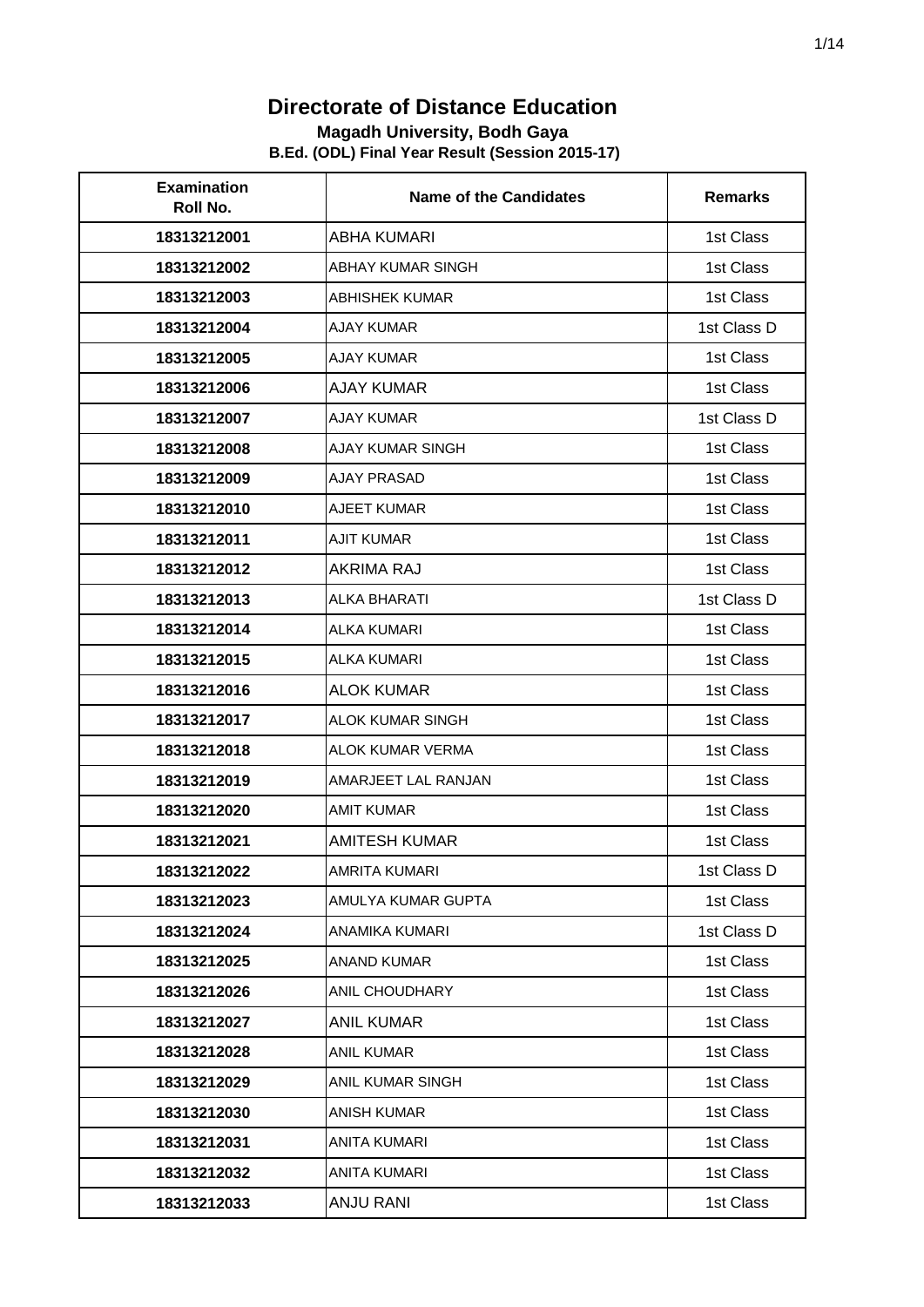#### **Magadh University, Bodh Gaya**

| <b>Examination</b><br>Roll No. | <b>Name of the Candidates</b> | <b>Remarks</b> |
|--------------------------------|-------------------------------|----------------|
| 18313212034                    | <b>ANKIT KUMAR</b>            | 1st Class      |
| 18313212035                    | <b>ANUJ KUMAR</b>             | 1st Class      |
| 18313212036                    | ANUP KUMAR VERMA              | 1st Class      |
| 18313212037                    | <b>ANUPRIYA</b>               | 1st Class      |
| 18313212038                    | ANWAR HUSSAIN                 | 1st Class      |
| 18313212039                    | ARBIND KUMAR DEO              | 1st Class      |
| 18313212040                    | <b>ARCHANA</b>                | 1st Class      |
| 18313212041                    | <b>ARCHANA KUMARI</b>         | 1st Class      |
| 18313212042                    | <b>ARCHANA KUMARI</b>         | 1st Class      |
| 18313212043                    | <b>ARUN GAUTAM</b>            | 1st Class      |
| 18313212044                    | <b>ARUN KUMAR</b>             | 1st Class      |
| 18313212045                    | <b>ARVIND KUMAR ROY</b>       | 1st Class      |
| 18313212046                    | ARVIND KUMAR SINGH            | 1st Class      |
| 18313212047                    | <b>ARYAN KUMAR</b>            | 1st Class      |
| 18313212048                    | <b>ASHA KUMARI</b>            | 1st Class      |
| 18313212049                    | <b>ASHOK KUMAR</b>            | 1st Class      |
| 18313212050                    | <b>ASHOK KUMAR</b>            | 1st Class D    |
| 18313212051                    | <b>ASHOK KUMAR</b>            | 1st Class      |
| 18313212052                    | <b>ASHOK KUMAR</b>            | 1st Class      |
| 18313212053                    | <b>ASHOK KUMAR</b>            | 1st Class      |
| 18313212054                    | <b>ASHOK KUMAR</b>            | 1st Class      |
| 18313212055                    | ASHOK KUMAR KUSHWAHA          | 1st Class      |
| 18313212056                    | <b>ASHOK KUMAR VICHARAK</b>   | 1st Class      |
| 18313212057                    | <b>ASHOK PRASAD</b>           | 1st Class      |
| 18313212058                    | <b>AVDHESH KUMAR</b>          | 1st Class      |
| 18313212059                    | AVINASH KUMAR TIWARY          | 1st Class      |
| 18313212060                    | AWADHESH KUMAR BHARTI         | <b>Absent</b>  |
| 18313212061                    | <b>BABITA KUMARI</b>          | 1st Class      |
| 18313212062                    | <b>BABITA KUMARI</b>          | 1st Class      |
| 18313212063                    | <b>BABITA KUMARI</b>          | 1st Class D    |
| 18313212064                    | <b>BABITA KUMARI</b>          | 1st Class      |
| 18313212065                    | <b>BABITA RANI</b>            | 1st Class      |
| 18313212066                    | <b>BADAN SINGH</b>            | 1st Class      |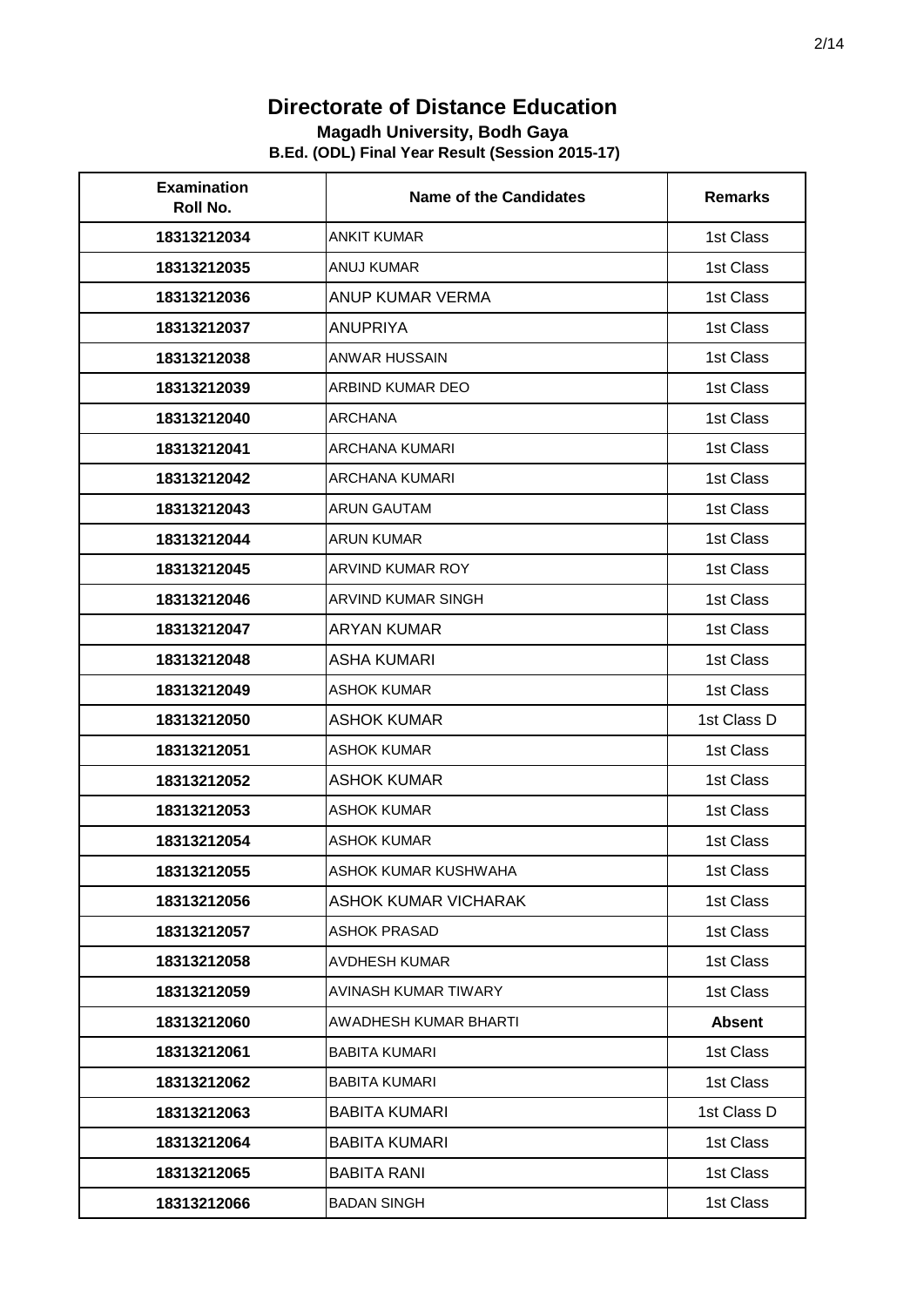#### **Magadh University, Bodh Gaya**

| <b>Examination</b><br>Roll No. | <b>Name of the Candidates</b> | <b>Remarks</b> |
|--------------------------------|-------------------------------|----------------|
| 18313212067                    | <b>BAIDHNATH PRASAD GUPTA</b> | 1st Class      |
| 18313212068                    | <b>BALBIR KUMAR</b>           | 1st Class      |
| 18313212069                    | <b>BALWANT KUMAR SINGH</b>    | 1st Class      |
| 18313212070                    | <b>BAMESH KUMAR</b>           | 1st Class      |
| 18313212071                    | <b>BANDANA KUMARI</b>         | 1st Class      |
| 18313212072                    | <b>BEBY KUMARI</b>            | 1st Class      |
| 18313212073                    | <b>BHARATEE KAMESHWAR</b>     | 1st Class      |
| 18313212074                    | <b>BHARTI KUMARI</b>          | 1st Class      |
| 18313212075                    | BHUSHAN KUMAR                 | 1st Class      |
| 18313212076                    | <b>BIBHA RANI</b>             | 1st Class      |
| 18313212077                    | <b>BIJENDRA PRATAP</b>        | 1st Class      |
| 18313212078                    | <b>BINAY KUMAR</b>            | 1st Class      |
| 18313212079                    | <b>BINDESHWAR KUMAR</b>       | 1st Class      |
| 18313212080                    | <b>BINDI KUMARI</b>           | 1st Class      |
| 18313212081                    | <b>BINOD KUMAR</b>            | 1st Class      |
| 18313212082                    | <b>BINOD PASWAN</b>           | 1st Class      |
| 18313212083                    | <b>BINOD SAW</b>              | 1st Class      |
| 18313212084                    | <b>BIR PRAKASH MISHRA</b>     | 1st Class      |
| 18313212085                    | <b>BIRENDRA BIND</b>          | 1st Class      |
| 18313212086                    | <b>BIRENDRA KUMAR</b>         | 1st Class      |
| 18313212087                    | <b>BIRENDRA KUMAR RAM</b>     | 1st Class      |
| 18313212088                    | <b>BISHESHWAR RAM</b>         | 1st Class      |
| 18313212089                    | <b>BRAJESH KUMAR</b>          | 1st Class      |
| 18313212090                    | <b>BRAJNANDAN SINGH</b>       | 1st Class      |
| 18313212091                    | <b>BUSHRA PERVEEN</b>         | 1st Class      |
| 18313212092                    | CHANCHAL BALA                 | 1st Class D    |
| 18313212093                    | CHANDAKANT GAUTAM             | 1st Class      |
| 18313212094                    | <b>DAMODER SINGH</b>          | 1st Class      |
| 18313212095                    | DEEPAK KUMAR                  | 1st Class      |
| 18313212096                    | DEVANAND KUMAR                | 1st Class      |
| 18313212097                    | <b>DEWANTLA SINHA</b>         | 1st Class      |
| 18313212098                    | DHANANJAY KUMAR               | 1st Class      |
| 18313212099                    | DHANANJAY KUMAR MISHRA        | 1st Class      |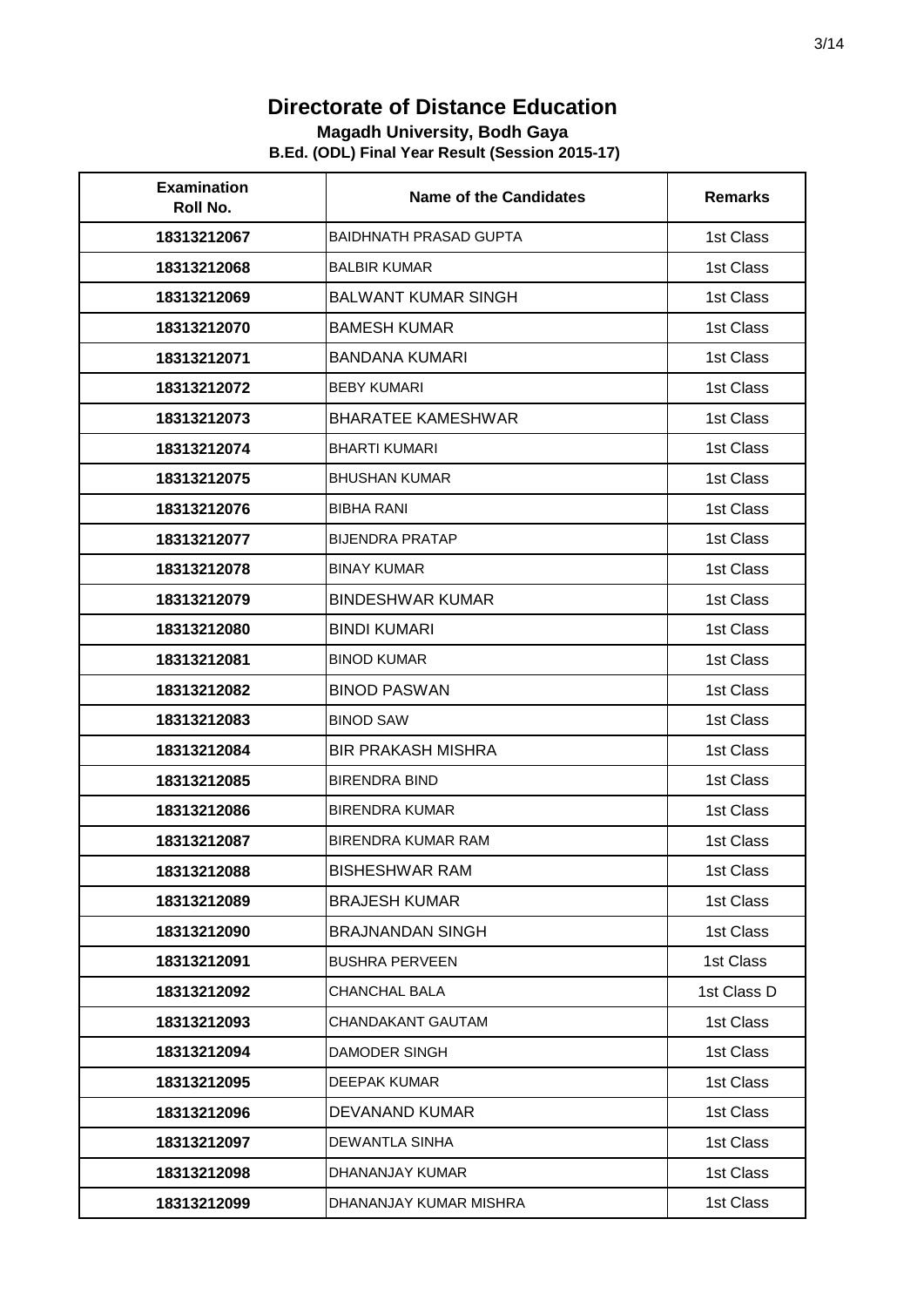#### **Magadh University, Bodh Gaya**

| <b>Examination</b><br>Roll No. | Name of the Candidates      | <b>Remarks</b> |
|--------------------------------|-----------------------------|----------------|
| 18313212100                    | DHANANJAY KUMAR VERMA       | 1st Class      |
| 18313212101                    | DHANANJAY PANDEY            | 1st Class      |
| 18313212102                    | <b>DHRAMDEO KUMAR</b>       | 1st Class      |
| 18313212103                    | DHARMENDRA KUMAR SINGH      | 1st Class      |
| 18313212104                    | <b>DHIRENDRA PRATAP</b>     | 1st Class      |
| 18313212105                    | <b>DILIP KUMAR</b>          | 1st Class      |
| 18313212106                    | <b>DILIP KUMAR DUBEY</b>    | 1st Class      |
| 18313212107                    | DILIP KUMAR PANDEY          | 1st Class      |
| 18313212108                    | <b>DILIP KUMAR SINGH</b>    | 1st Class      |
| 18313212109                    | <b>DINESH KUMAR</b>         | 1st Class      |
| 18313212110                    | <b>DROPTI KUMARI</b>        | 1st Class      |
| 18313212111                    | <b>FARHA JALANI</b>         | 1st Class      |
| 18313212112                    | <b>FAUZIA GHAJAL</b>        | 1st Class      |
| 18313212113                    | FOTO KUMAR NIRALA           | 1st Class      |
| 18313212114                    | <b>GAURAV KUMAR SAH</b>     | 1st Class      |
| 18313212115                    | <b>GEETA KUMARI</b>         | 1st Class      |
| 18313212116                    | <b>GEETA KUMARI</b>         | 1st Class      |
| 18313212117                    | <b>GEETANJALI CHAUDHARY</b> | 1st Class D    |
| 18313212118                    | <b>GHANSHYAM KUMAR</b>      | 1st Class D    |
| 18313212119                    | <b>GOUTAM KUMAR</b>         | 1st Class      |
| 18313212120                    | <b>GUDDU KUMAR</b>          | 1st Class      |
| 18313212121                    | GUDIYA KUMARI               | 1st Class      |
| 18313212122                    | HARENDRA PAL                | 1st Class      |
| 18313212123                    | <b>HARENDRA PRASAD</b>      | 1st Class      |
| 18313212124                    | <b>HARERAM KUMAR</b>        | 1st Class      |
| 18313212125                    | <b>HARISHANKAR KUMAR</b>    | 1st Class      |
| 18313212126                    | <b>HEMANT KUMAR SINGH</b>   | <b>Absent</b>  |
| 18313212127                    | <b>HENA SHABNAM</b>         | 1st Class      |
| 18313212128                    | <b>HIRALAL SINGH</b>        | 1st Class      |
| 18313212129                    | <b>HUSSAIN AHMAD</b>        | 1st Class      |
| 18313212130                    | JAY PRAKASH                 | 1st Class      |
| 18313212131                    | <b>JAYANT KUMAR</b>         | 1st Class      |
| 18313212132                    | <b>JITENDRA KUMAR</b>       | 1st Class      |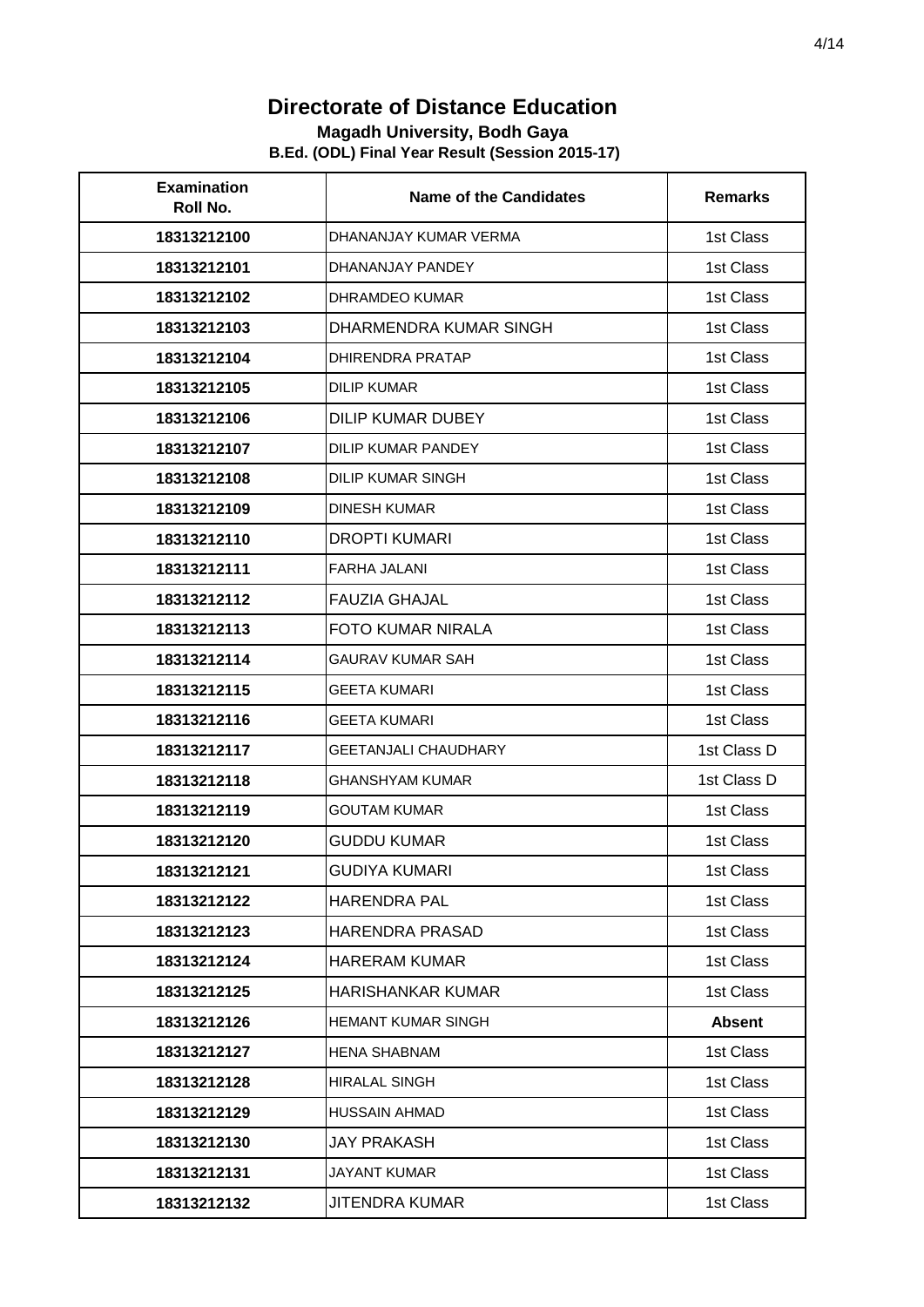#### **Magadh University, Bodh Gaya**

| <b>Examination</b><br>Roll No. | <b>Name of the Candidates</b> | <b>Remarks</b> |
|--------------------------------|-------------------------------|----------------|
| 18313212133                    | <b>JITENDRA KUMAR</b>         | 1st Class      |
| 18313212134                    | <b>JITENDRA KUMAR</b>         | 1st Class      |
| 18313212135                    | <b>JUHI RANI</b>              | 1st Class      |
| 18313212136                    | <b>JYOTI KUMARI</b>           | 1st Class      |
| 18313212137                    | <b>JYOTI KUMARI</b>           | 1st Class      |
| 18313212138                    | <b>JYOTI KUMARI</b>           | 1st Class      |
| 18313212139                    | <b>KALANDAR ANSARI</b>        | 1st Class      |
| 18313212140                    | <b>KALJEET DANGI</b>          | 1st Class D    |
| 18313212141                    | <b>KAMAL KISHORE PRASAD</b>   | 1st Class      |
| 18313212142                    | KAMALA KANT DUBEY             | 1st Class      |
| 18313212143                    | <b>KAMLESH PRASAD</b>         | 1st Class      |
| 18313212144                    | KANHAIYA KUMAR JHA            | 1st Class      |
| 18313212145                    | KARMDEO GUPTA                 | 1st Class      |
| 18313212146                    | <b>KAUSHAL KUMAR</b>          | 1st Class      |
| 18313212147                    | KAUSHLENDRA KUMAR             | 1st Class      |
| 18313212148                    | <b>KAVITA KUMARI</b>          | 1st Class      |
| 18313212149                    | <b>KESHRI KANT</b>            | 1st Class      |
| 18313212150                    | KHURSHID AHMAD                | 1st Class      |
| 18313212151                    | KHUSHBOO KUMARI               | 1st Class      |
| 18313212152                    | KISHAN KUMAR RAJA             | 1st Class      |
| 18313212153                    | <b>KRIPAL KUMAR KEWAT</b>     | 1st Class      |
| 18313212154                    | <b>KUMAR SATYAM</b>           | 1st Class      |
| 18313212155                    | <b>KUMARI BIBHA</b>           | 1st Class      |
| 18313212156                    | KUMARI DIBYAMALA              | 1st Class      |
| 18313212157                    | <b>KUMARI HENU</b>            | 1st Class      |
| 18313212158                    | KUMARI INDU BALA              | 1st Class      |
| 18313212159                    | KUMARI KIRAN PRABHAT          | 1st Class D    |
| 18313212160                    | KUMARI KUSUM SINGH            | 1st Class      |
| 18313212161                    | KUMARI MADHU WALA             | 1st Class      |
| 18313212162                    | KUMARI POONAM                 | 1st Class      |
| 18313212163                    | KUMARI PRANITA YADVENDU       | 1st Class      |
| 18313212164                    | <b>KUMARI RAGINI</b>          | 1st Class      |
| 18313212165                    | KUMARI REKHA SINHA            | 1st Class      |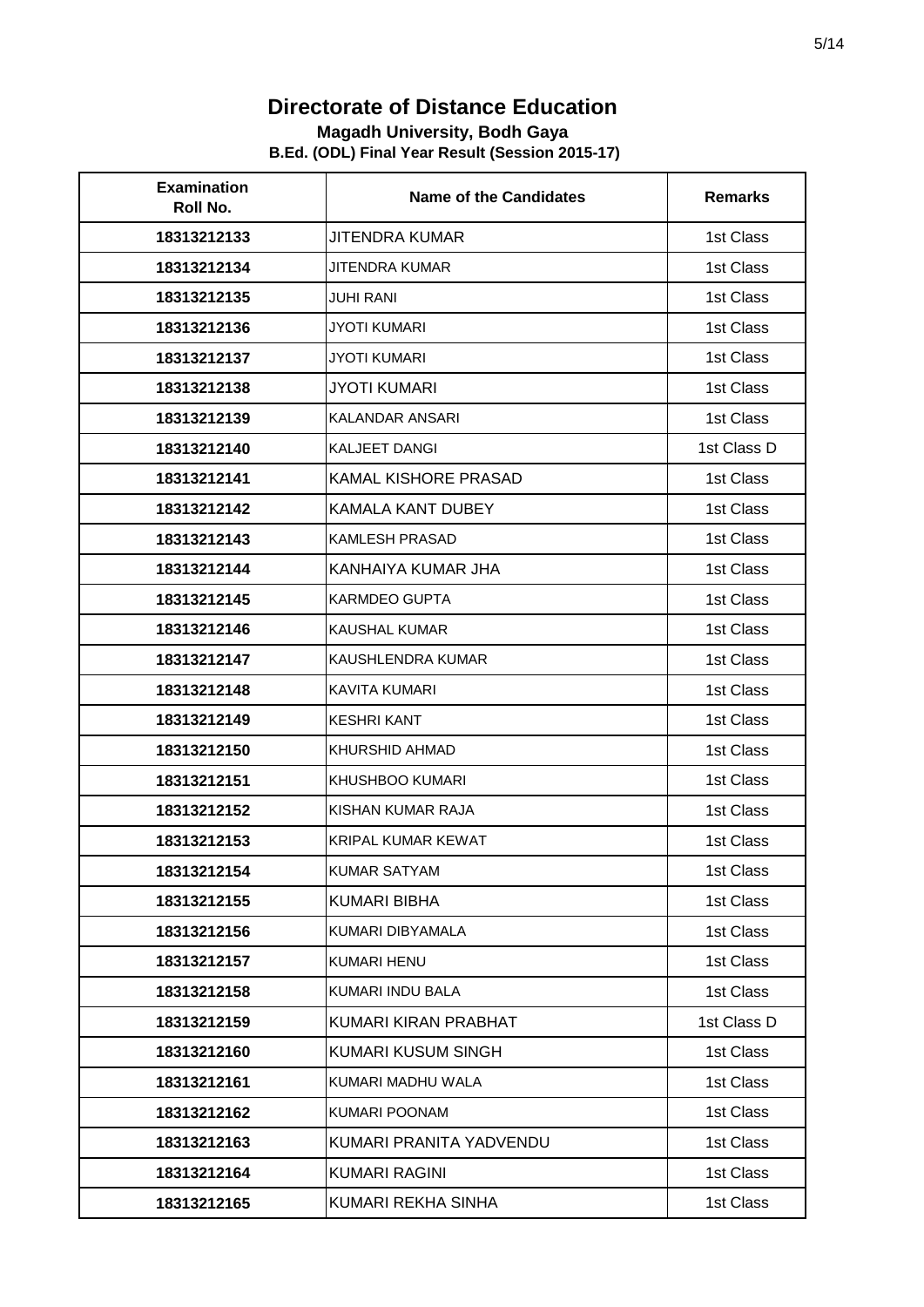#### **Magadh University, Bodh Gaya**

| <b>Examination</b><br>Roll No. | <b>Name of the Candidates</b>  | <b>Remarks</b> |
|--------------------------------|--------------------------------|----------------|
| 18313212166                    | <b>KUMARI TWINKLE</b>          | 1st Class      |
| 18313212167                    | <b>MAHENDRA KUMAR</b>          | 1st Class      |
| 18313212168                    | <b>MAHENDRA PASWAN</b>         | 1st Class      |
| 18313212169                    | <b>MAHESH KUMAR</b>            | 1st Class      |
| 18313212170                    | MAHESH PRASAD YADAV            | 1st Class      |
| 18313212171                    | <b>MALA KUMARI</b>             | 1st Class      |
| 18313212172                    | <b>MAMTA KIRAN</b>             | 1st Class      |
| 18313212173                    | <b>MAMTA KUMARI</b>            | 1st Class      |
| 18313212174                    | <b>MANIKANT MANDAL</b>         | 1st Class      |
| 18313212175                    | <b>MANISH KUMAR SINGH</b>      | 1st Class      |
| 18313212176                    | <b>MANJEET KUMAR</b>           | 1st Class D    |
| 18313212177                    | MANJUSHA KUMARI                | 1st Class      |
| 18313212178                    | MANMOHAN KUMAR DAS             | 1st Class      |
| 18313212179                    | <b>MANOJ KUMAR</b>             | 1st Class      |
| 18313212180                    | <b>MANOJ KUMAR</b>             | 1st Class      |
| 18313212181                    | <b>MANOJ KUMAR</b>             | 1st Class      |
| 18313212182                    | <b>MANOJ KUMAR</b>             | 1st Class      |
| 18313212183                    | <b>MANOJ KUMAR</b>             | 1st Class      |
| 18313212184                    | <b>MANOJ KUMAR BIDYARTHI</b>   | 1st Class      |
| 18313212185                    | <b>MANORANJAN KUMAR</b>        | 1st Class      |
| 18313212186                    | <b>MANORANJAN SAH</b>          | 1st Class      |
| 18313212187                    | <b>MD. AFTAB ALAM ANSARI</b>   | 1st Class      |
| 18313212188                    | MD. ARSHAD ANSARI              | 1st Class      |
| 18313212189                    | MD. HASNAIN ANSARI             | 1st Class      |
| 18313212190                    | <b>MD. ILYAS ANSARI</b>        | 1st Class      |
| 18313212191                    | MD. MAJID HUSSAIN              | 1st Class      |
| 18313212192                    | MD. MAQUSOOD JAMAL             | 1st Class      |
| 18313212193                    | MD. MOEENUDDIN                 | 1st Class      |
| 18313212194                    | <b>MD. MUKHTAR AHMAD SABRI</b> | 1st Class      |
| 18313212195                    | MD. MUMTAJ AHMAD               | 1st Class      |
| 18313212196                    | MD. MUMTAZ ALAM                | 1st Class      |
| 18313212197                    | MD. MURTAZA AHMAD              | 1st Class      |
| 18313212198                    | MD. MUSTAFA ANSARI             | 1st Class      |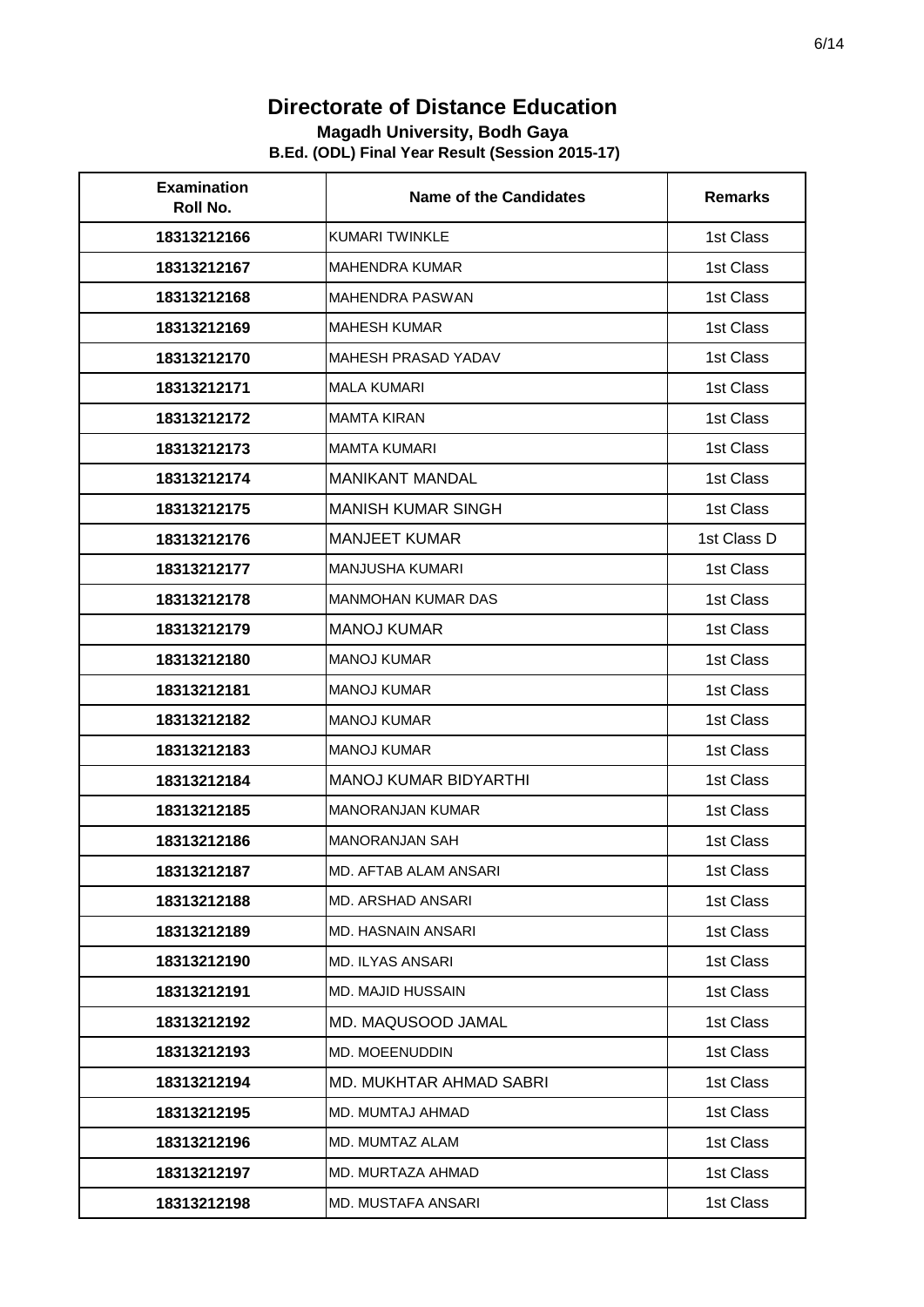#### **Magadh University, Bodh Gaya**

| <b>Examination</b><br>Roll No. | <b>Name of the Candidates</b> | <b>Remarks</b> |
|--------------------------------|-------------------------------|----------------|
| 18313212199                    | <b>MD. RASID ANSARI</b>       | 1st Class      |
| 18313212200                    | MD. SARWAR ALAM ANSARI        | 1st Class      |
| 18313212201                    | <b>MD. SERAJUDDIN</b>         | 1st Class      |
| 18313212202                    | MD. SHAHID                    | 1st Class      |
| 18313212203                    | MD. SHAHID ALAM               | 1st Class      |
| 18313212204                    | <b>MD. SHAMIM UDDIN</b>       | 1st Class      |
| 18313212205                    | <b>MD. WASIM RAZA</b>         | 1st Class      |
| 18313212206                    | MD. WASIM RAZA ANSARI         | 1st Class      |
| 18313212207                    | MD. SAJID                     | 1st Class      |
| 18313212208                    | <b>MD. SULEMAN</b>            | 1st Class      |
| 18313212209                    | MD. ZAHID TABREZ              | 1st Class      |
| 18313212210                    | MEENA KUMARI                  | 1st Class      |
| 18313212211                    | <b>MEERA KUMARI</b>           | 1st Class      |
| 18313212212                    | <b>MINNU KUMARI</b>           | 1st Class      |
| 18313212213                    | <b>MITHILESH PRASAD</b>       | 1st Class      |
| 18313212214                    | MITHLESH PRASAD YADAV         | 1st Class      |
| 18313212215                    | <b>MONIKA RANI</b>            | 1st Class      |
| 18313212216                    | <b>MUKESH KUMAR</b>           | 1st Class      |
| 18313212217                    | <b>NAGINA PRASAD SINGH</b>    | 1st Class      |
| 18313212218                    | <b>NAND KUMAR RAVI</b>        | 1st Class      |
| 18313212219                    | NARAYAN RAI                   | 1st Class      |
| 18313212220                    | NARENDRA KUMAR NAND           | 1st Class      |
| 18313212221                    | <b>NARESH KUMAR</b>           | 1st Class      |
| 18313212222                    | NARESH KUMAR BHYARTI          | 1st Class      |
| 18313212223                    | <b>NASEEMA KHATUN</b>         | 1st Class D    |
| 18313212224                    | NASIMA KHATOON                | 1st Class      |
| 18313212225                    | <b>NAUSHAD ALI</b>            | 1st Class      |
| 18313212226                    | <b>NAVEEN KUMAR</b>           | 1st Class      |
| 18313212227                    | NAWAL KISHOR BIHARI DAS       | 1st Class      |
| 18313212228                    | NAWAL KISHOR PRASAD           | 1st Class      |
| 18313212229                    | <b>NEELAM KUMARI</b>          | 1st Class      |
| 18313212230                    | <b>NEETA KUMARI</b>           | 1st Class      |
| 18313212231                    | <b>NILAM KUMARI</b>           | 1st Class      |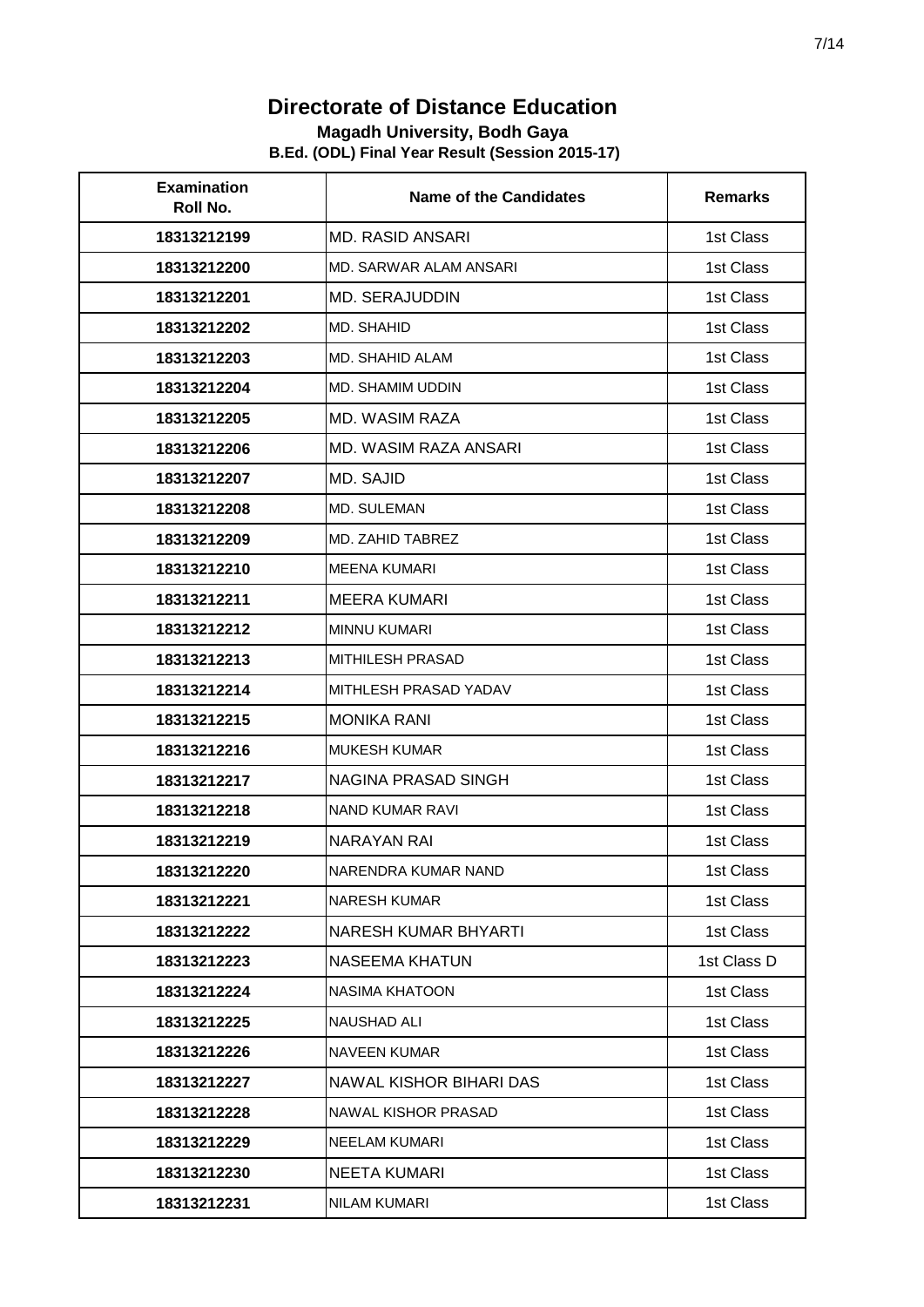#### **Magadh University, Bodh Gaya**

| <b>Examination</b><br>Roll No. | <b>Name of the Candidates</b> | <b>Remarks</b> |
|--------------------------------|-------------------------------|----------------|
| 18313212232                    | NILAM KUMARI                  | <b>Absent</b>  |
| 18313212233                    | NIRANJAN KUMAR                | 1st Class      |
| 18313212234                    | NIRBHAY AMBASTA               | 1st Class      |
| 18313212235                    | NIRMALA KUMARI                | 1st Class      |
| 18313212236                    | <b>NITESH KUMAR</b>           | 1st Class      |
| 18313212237                    | <b>ONKAR PANDEY</b>           | 1st Class      |
| 18313212238                    | PANKAJ KUMAR PASWAN           | 1st Class      |
| 18313212239                    | PINKI KUMARI                  | 1st Class      |
| 18313212240                    | PINKI KUMARI                  | 1st Class      |
| 18313212241                    | POOJA KUMARI                  | 1st Class      |
| 18313212242                    | POONAM KUMARI SINGH           | 1st Class      |
| 18313212243                    | <b>PRABHAS KUMAR</b>          | 1st Class      |
| 18313212244                    | PRABHAT KUMAR                 | 1st Class      |
| 18313212245                    | <b>PRABHAT KUMAR</b>          | 1st Class      |
| 18313212246                    | PRABHAT RANJAN                | 1st Class      |
| 18313212247                    | PRADEEP KUMAR                 | 1st Class      |
| 18313212248                    | PRADEEP KUMAR MANJHI          | 1st Class      |
| 18313212249                    | PRADEEP KUMAR SRIVASTAVA      | 1st Class      |
| 18313212250                    | PRADIP KUMAR SHARMA           | 1st Class      |
| 18313212251                    | PRAMILA KUMARI                | 1st Class      |
| 18313212252                    | <b>PRAMOD KUMAR</b>           | 1st Class      |
| 18313212253                    | PRAMOD KUMAR                  | 1st Class      |
| 18313212254                    | PRAMOD KUMAR                  | 1st Class      |
| 18313212255                    | PRAMOD KUMAR                  | 1st Class      |
| 18313212256                    | PRAMOD PRAJAPATI              | 1st Class      |
| 18313212257                    | PRATIMA KIRAN                 | 1st Class      |
| 18313212258                    | PRATIMA KUMARI                | 1st Class      |
| 18313212259                    | PRAVIND AZAD                  | 1st Class      |
| 18313212260                    | PREM KUMAR                    | 1st Class      |
| 18313212261                    | PREMCHAND SAW                 | 1st Class      |
| 18313212262                    | PREMNITA KUMARI               | 1st Class      |
| 18313212263                    | <b>PRERNA</b>                 | 1st Class      |
| 18313212264                    | PRITI KUMARI                  | 1st Class      |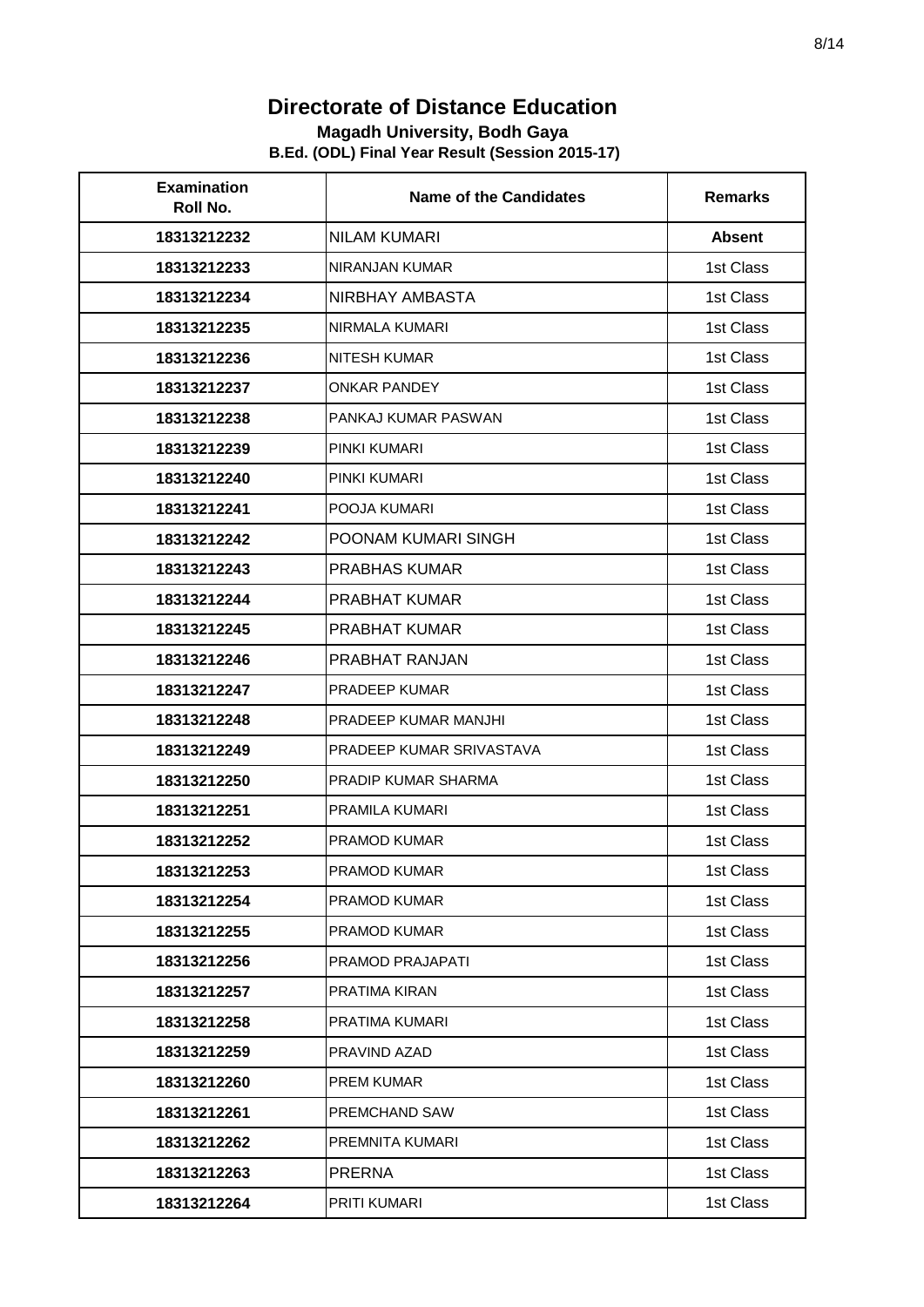#### **Magadh University, Bodh Gaya**

| <b>Examination</b><br>Roll No. | <b>Name of the Candidates</b> | <b>Remarks</b> |
|--------------------------------|-------------------------------|----------------|
| 18313212265                    | PRIYANKA KUMARI               | 1st Class      |
| 18313212266                    | PRIYANKA KUMARI               | 1st Class      |
| 18313212267                    | PROMOD BALLARI KHADANGA       | 1st Class D    |
| 18313212268                    | <b>PUNAM KUMARI</b>           | 1st Class      |
| 18313212269                    | PUSHPA KUMARI                 | 1st Class      |
| 18313212270                    | <b>RABINDRA KUMAR SINGH</b>   | 1st Class      |
| 18313212271                    | RABINDRA PASWAN               | 1st Class D    |
| 18313212272                    | RABISH KUMAR                  | 1st Class      |
| 18313212273                    | RAGHUBANSH MISHRA             | 1st Class      |
| 18313212274                    | RAGHVENDRA KUMAR              | 1st Class      |
| 18313212275                    | <b>RAHUL RANJAN</b>           | 1st Class      |
| 18313212276                    | <b>RAJ KUMAR</b>              | 1st Class      |
| 18313212277                    | RAJANI KANT PANDEY            | 1st Class      |
| 18313212278                    | <b>RAJEEV KUMAR</b>           | 1st Class      |
| 18313212279                    | <b>RAJEEV KUMAR SINGH</b>     | <b>Absent</b>  |
| 18313212280                    | RAJEEV RANJAN                 | 1st Class      |
| 18313212281                    | RAJENDRA YADAV                | 1st Class      |
| 18313212282                    | <b>RAJESH KUMAR</b>           | 1st Class      |
| 18313212283                    | <b>RAJESH KUMAR</b>           | 1st Class      |
| 18313212284                    | RAJESH KUMAR SINGH            | 1st Class      |
| 18313212285                    | <b>RAJESH PASWAN</b>          | 1st Class      |
| 18313212286                    | <b>RAJKISHOR PASWAN</b>       | 1st Class      |
| 18313212287                    | RAJNARAYAN THAKUR             | 1st Class      |
| 18313212288                    | RAJU KUMAR                    | 1st Class      |
| 18313212289                    | <b>RAKESH KUMAR</b>           | 1st Class      |
| 18313212290                    | RAKESH RANJAN INDU            | 1st Class      |
| 18313212291                    | RAKESH RANJAN KUMAR SINGH     | 1st Class      |
| 18313212292                    | RAKHI KUMARI                  | 1st Class      |
| 18313212293                    | RAKHI VERMA                   | 1st Class      |
| 18313212294                    | <b>RAM KISHOR MANDAL</b>      | 1st Class      |
| 18313212295                    | RAM KRIPAL KUMAR              | 1st Class      |
| 18313212296                    | RAM SUMER YADAV               | 1st Class      |
| 18313212297                    | RAM YATANA DAS                | 1st Class      |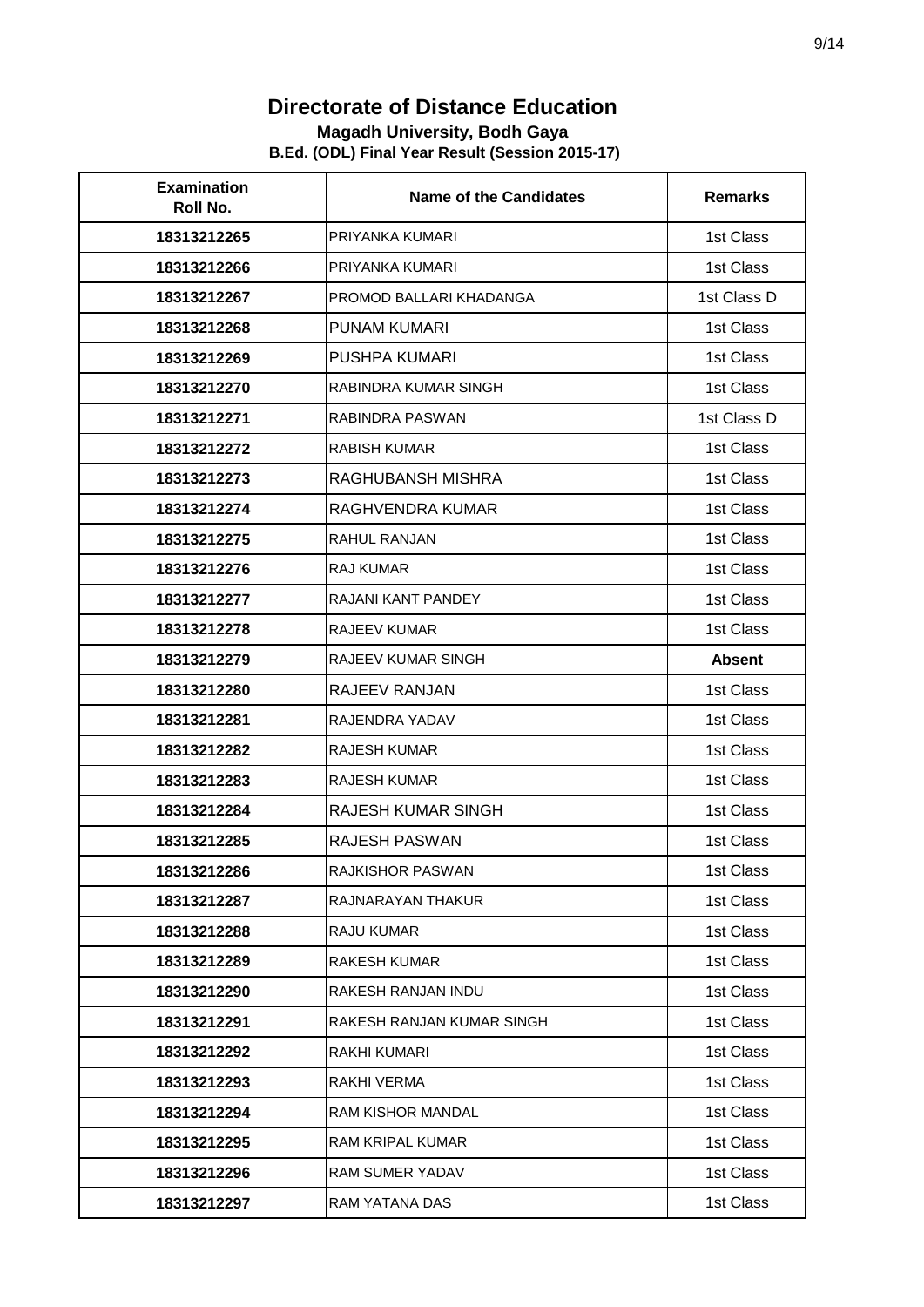#### **Magadh University, Bodh Gaya**

| <b>Examination</b><br>Roll No. | <b>Name of the Candidates</b> | <b>Remarks</b> |
|--------------------------------|-------------------------------|----------------|
| 18313212298                    | RAMAKANT PRASAD               | 1st Class      |
| 18313212299                    | <b>RAMESH KUMAR</b>           | 1st Class      |
| 18313212300                    | <b>RAMESH KUMAR</b>           | 1st Class      |
| 18313212301                    | RAMPRAVESH KUMAR MISTRI       | 1st Class      |
| 18313212302                    | <b>RAMPRIT PRASAD</b>         | 1st Class      |
| 18313212303                    | RAMSWAROOP DAS                | 1st Class      |
| 18313212304                    | <b>RAN VIJAY KUMAR SINGH</b>  | 1st Class      |
| 18313212305                    | RANA PRATAP PASWAN            | 1st Class      |
| 18313212306                    | RANA RANJEET RAJ              | 1st Class      |
| 18313212307                    | RANDHIR KUMAR                 | 1st Class      |
| 18313212308                    | <b>RANJAN KUMAR</b>           | 1st Class      |
| 18313212309                    | RANJAN KUMAR SINGH            | 1st Class      |
| 18313212310                    | <b>RANJEET KUMAR</b>          | 1st Class      |
| 18313212311                    | <b>RANJIT KUMAR</b>           | 1st Class      |
| 18313212312                    | RANJU KUMARI                  | 1st Class      |
| 18313212313                    | <b>RASHMI RANJEETA</b>        | 1st Class      |
| 18313212314                    | RASIK BIHARI RAM              | 1st Class      |
| 18313212315                    | RAVI RANJAN KUMAR             | 1st Class      |
| 18313212316                    | <b>RAVI SHANKAR</b>           | 1st Class      |
| 18313212317                    | RAVINA KHATUN                 | 1st Class      |
| 18313212318                    | RAVINDRA KUMAR                | 1st Class      |
| 18313212319                    | RAYEES AHMAD                  | 1st Class      |
| 18313212320                    | <b>REENA KUMARI</b>           | 1st Class      |
| 18313212321                    | REETA KUMARI                  | 1st Class      |
| 18313212322                    | REKHA RAJAK                   | 1st Class      |
| 18313212323                    | RIMA KUMARI                   | 1st Class      |
| 18313212324                    | RINA KUMARI                   | 1st Class      |
| 18313212325                    | RINA SINHA                    | 1st Class      |
| 18313212326                    | RINKI KUMARI                  | <b>Absent</b>  |
| 18313212327                    | <b>RINKI KUMARI</b>           | 1st Class      |
| 18313212328                    | <b>RINKI KUMARI</b>           | 1st Class      |
| 18313212329                    | <b>RINKU</b>                  | 1st Class      |
| 18313212330                    | RINKU KUMARI                  | 1st Class      |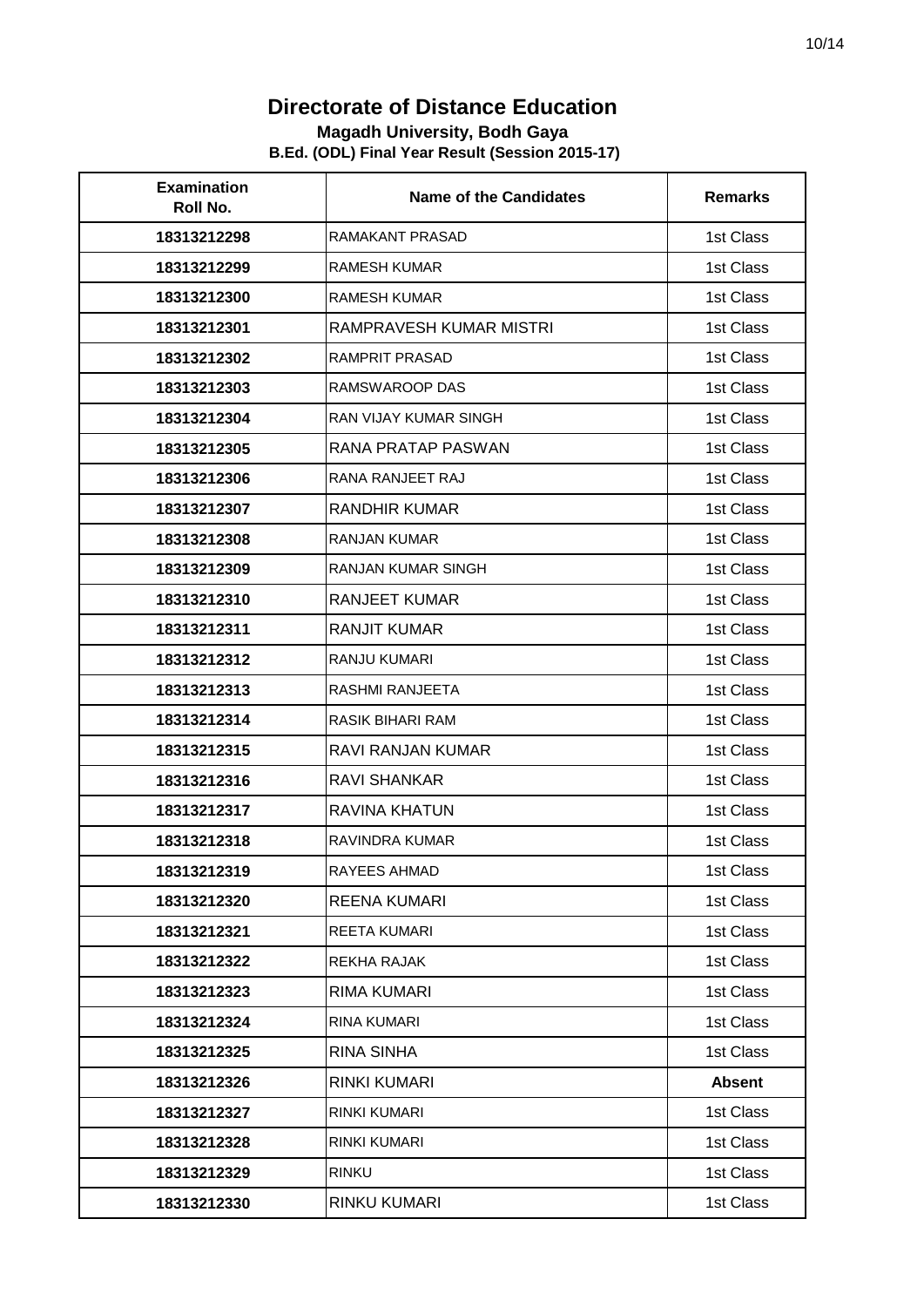#### **Magadh University, Bodh Gaya**

| <b>Examination</b><br>Roll No. | <b>Name of the Candidates</b> | <b>Remarks</b> |
|--------------------------------|-------------------------------|----------------|
| 18313212331                    | <b>RITA KUMARI</b>            | 1st Class      |
| 18313212332                    | <b>RUBY KUMARI</b>            | 1st Class      |
| 18313212333                    | <b>RUDRA RANJAN</b>           | 1st Class      |
| 18313212334                    | RUKMINI KUMARI                | 1st Class      |
| 18313212335                    | <b>RUPA KUMARI</b>            | 1st Class      |
| 18313212336                    | <b>RUPA RANI</b>              | 1st Class D    |
| 18313212337                    | RUPESH KUMAR SINGH            | 1st Class      |
| 18313212338                    | SABIH SARWAR NOORANI          | 1st Class      |
| 18313212339                    | SABIR ALI                     | 1st Class      |
| 18313212340                    | <b>SABUJ KUMARI</b>           | 1st Class      |
| 18313212341                    | SAIYADA NAZIA                 | 1st Class      |
| 18313212342                    | SALAMUDDIN ANSARI             | 1st Class      |
| 18313212343                    | <b>SALONI KUMARI</b>          | 1st Class      |
| 18313212344                    | <b>SALONI KUMARI</b>          | <b>Absent</b>  |
| 18313212345                    | SANGEETA KUMARI               | 1st Class      |
| 18313212346                    | SANGITA KUMARI                | 1st Class      |
| 18313212347                    | <b>SANJAY KUMAR</b>           | 1st Class      |
| 18313212348                    | <b>SANJAY KUMAR</b>           | 1st Class      |
| 18313212349                    | <b>SANJAY KUMAR</b>           | 1st Class      |
| 18313212350                    | SANJAY KUMAR SAH              | 1st Class      |
| 18313212351                    | SANJAY KUMAR VIDYARTHI        | 1st Class      |
| 18313212352                    | <b>SANJEET KUMAR</b>          | 1st Class      |
| 18313212353                    | SANJEET KUMAR                 | 1st Class      |
| 18313212354                    | <b>SANJU KUMARI</b>           | 1st Class      |
| 18313212355                    | <b>SANTOSH KUMAR SINGH</b>    | 1st Class      |
| 18313212356                    | SANTOSH KUMAR SINGH           | 1st Class      |
| 18313212357                    | SANTOSH KUMAR SINGH           | 1st Class      |
| 18313212358                    | SARFRAJ ALAM                  | 1st Class      |
| 18313212359                    | SARJU PASWAN                  | 1st Class      |
| 18313212360                    | SATENDRA PASWAN               | 1st Class      |
| 18313212361                    | SATISH KUMAR SUMAN            | 1st Class      |
| 18313212362                    | SATISH PRASAD                 | 1st Class      |
| 18313212363                    | SATYA NARAYAN PRASAD          | 1st Class      |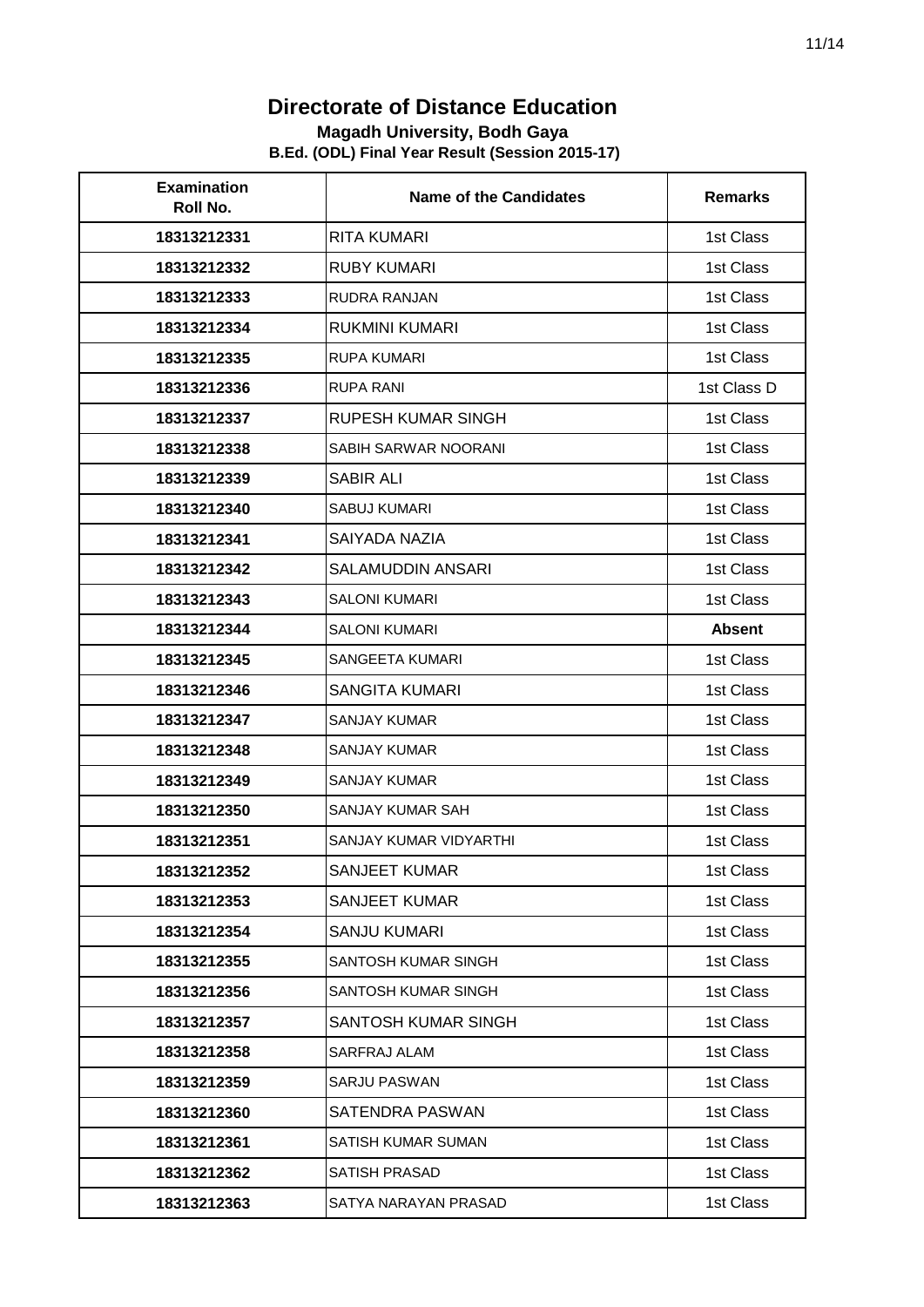#### **Magadh University, Bodh Gaya**

| <b>Examination</b><br>Roll No. | <b>Name of the Candidates</b> | <b>Remarks</b> |
|--------------------------------|-------------------------------|----------------|
| 18313212364                    | SATYENDRA KUMAR               | 1st Class      |
| 18313212365                    | <b>SAURAV SANJEEV</b>         | 1st Class      |
| 18313212366                    | <b>SAVITA KUMARI</b>          | 1st Class      |
| 18313212367                    | <b>SAYEED AHMAD</b>           | 1st Class      |
| 18313212368                    | <b>SEEMA GUPTA</b>            | 1st Class      |
| 18313212369                    | <b>SEEMA PRIYADARSHINI</b>    | 1st Class      |
| 18313212370                    | <b>SHABANA PARWEEN</b>        | 1st Class      |
| 18313212371                    | <b>SHAHJAHAN</b>              | 1st Class      |
| 18313212372                    | SHAILENDRA KUMAR CHAUDHARY    | 1st Class      |
| 18313212373                    | <b>SHAMBHU KUMAR</b>          | 1st Class      |
| 18313212374                    | <b>SHAMSHA PRAVIN</b>         | 1st Class      |
| 18313212375                    | SHANKAR LAL YADAV             | 1st Class      |
| 18313212376                    | <b>SHANKAR PRASAD</b>         | 1st Class      |
| 18313212377                    | SHANKAR VISHVAKARMA           | 1st Class D    |
| 18313212378                    | SHARAD CHANDRA ROSHAN         | 1st Class      |
| 18313212379                    | <b>SHARMILA KUMARI</b>        | 1st Class      |
| 18313212380                    | SHASHI KANT                   | 1st Class      |
| 18313212381                    | <b>SHASHI KUMAR</b>           | 1st Class      |
| 18313212382                    | <b>SHEO NARAYAN</b>           | 1st Class      |
| 18313212383                    | SHEO SHANKAR PRASAD           | 1st Class      |
| 18313212384                    | SHEOSHANKAR KUMAR             | 1st Class      |
| 18313212385                    | SHREEKRISHNA PASWAN           | 1st Class      |
| 18313212386                    | <b>SHWETA KUMARI</b>          | 1st Class D    |
| 18313212387                    | <b>SHWETANSH KUMAR</b>        | 1st Class      |
| 18313212388                    | SHYAM KUMAR ROY               | 1st Class      |
| 18313212389                    | <b>SONY KUMARI</b>            | 1st Class      |
| 18313212390                    | <b>SRIKANT PASWAN</b>         | 1st Class      |
| 18313212391                    | STUTI PRIYA                   | 1st Class      |
| 18313212392                    | <b>SUBHASH KUMAR</b>          | 1st Class      |
| 18313212393                    | SUBODH KUMAR RAY              | 1st Class      |
| 18313212394                    | SUDHA RANI                    | 1st Class      |
| 18313212395                    | SUFIYA SULTANA                | 1st Class      |
| 18313212396                    | SUNAINA KUMARI                | 1st Class      |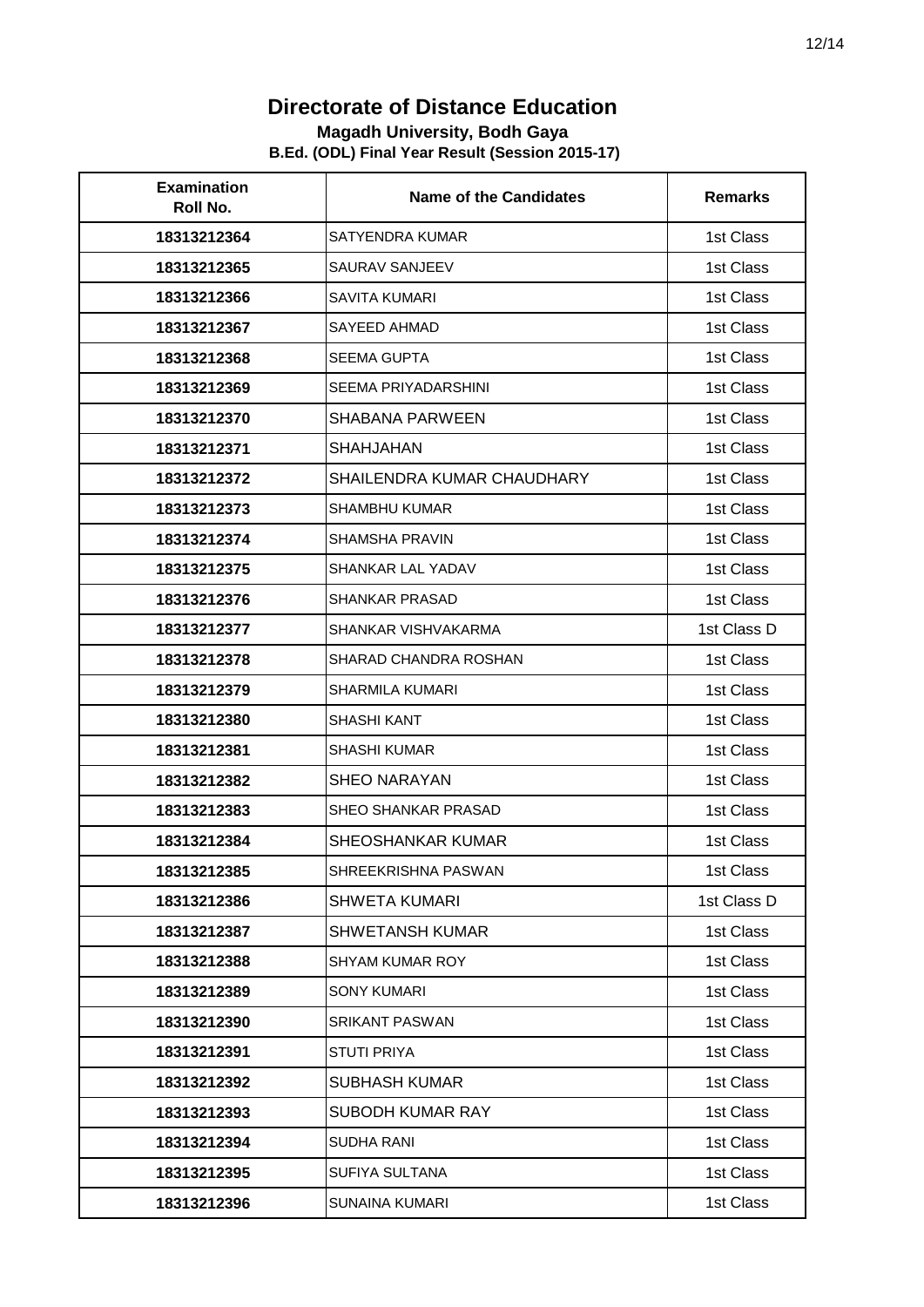#### **Magadh University, Bodh Gaya**

| <b>Examination</b><br>Roll No. | <b>Name of the Candidates</b> | <b>Remarks</b> |
|--------------------------------|-------------------------------|----------------|
| 18313212397                    | <b>SUNIL KUMAR</b>            | 1st Class      |
| 18313212398                    | <b>SUNIL KUMAR</b>            | 1st Class      |
| 18313212399                    | <b>SUNIL KUMAR</b>            | 1st Class      |
| 18313212400                    | <b>SUNIL KUMAR</b>            | 1st Class      |
| 18313212401                    | <b>SUNIL SAW</b>              | 1st Class      |
| 18313212402                    | <b>SUNITA KUMARI</b>          | 1st Class      |
| 18313212403                    | <b>SUNITA KUMARI</b>          | 1st Class      |
| 18313212404                    | SUPRIYA                       | 1st Class      |
| 18313212405                    | <b>SURENDRA PASWAN</b>        | 1st Class      |
| 18313212406                    | SURENDRA SINGH YADAV          | 1st Class      |
| 18313212407                    | <b>SURESH KUMAR</b>           | 1st Class      |
| 18313212408                    | SUSHIL KUMAR SINHA            | 1st Class      |
| 18313212409                    | <b>SUSHILA KUMARI</b>         | 1st Class      |
| 18313212410                    | <b>SUSHMA KUMARI</b>          | 1st Class      |
| 18313212411                    | <b>SUSHMA KUMARI</b>          | 1st Class      |
| 18313212412                    | <b>SWADESH NANDAN</b>         | 1st Class      |
| 18313212413                    | <b>SWET LATA</b>              | 1st Class      |
| 18313212414                    | <b>TABASSUM PARVEEN</b>       | 1st Class      |
| 18313212415                    | <b>TAPPU RAJAK</b>            | 1st Class      |
| 18313212416                    | <b>UDAY KUMAR</b>             | 1st Class      |
| 18313212417                    | <b>UDAY KUMAR PANDEY</b>      | 1st Class      |
| 18313212418                    | <b>UMESH CHAUDHARY</b>        | 1st Class      |
| 18313212419                    | <b>UMESH KUMAR</b>            | 1st Class      |
| 18313212420                    | UMESH KUMAR RAVIDAS           | 1st Class      |
| 18313212421                    | USHMA                         | 1st Class      |
| 18313212422                    | <b>UZMA PERVEEN</b>           | 1st Class      |
| 18313212423                    | <b>VIBHA KUMARI</b>           | 1st Class      |
| 18313212424                    | <b>VIDYA BHUSHAN DINKAR</b>   | 1st Class      |
| 18313212425                    | <b>VIJAY KUMAR</b>            | 1st Class      |
| 18313212426                    | <b>VIJAY KUMAR</b>            | 1st Class      |
| 18313212427                    | <b>VIJAY KUMAR</b>            | 1st Class      |
| 18313212428                    | <b>VIJAY PAL</b>              | 1st Class      |
| 18313212429                    | <b>VIKASH KUMAR</b>           | 1st Class      |